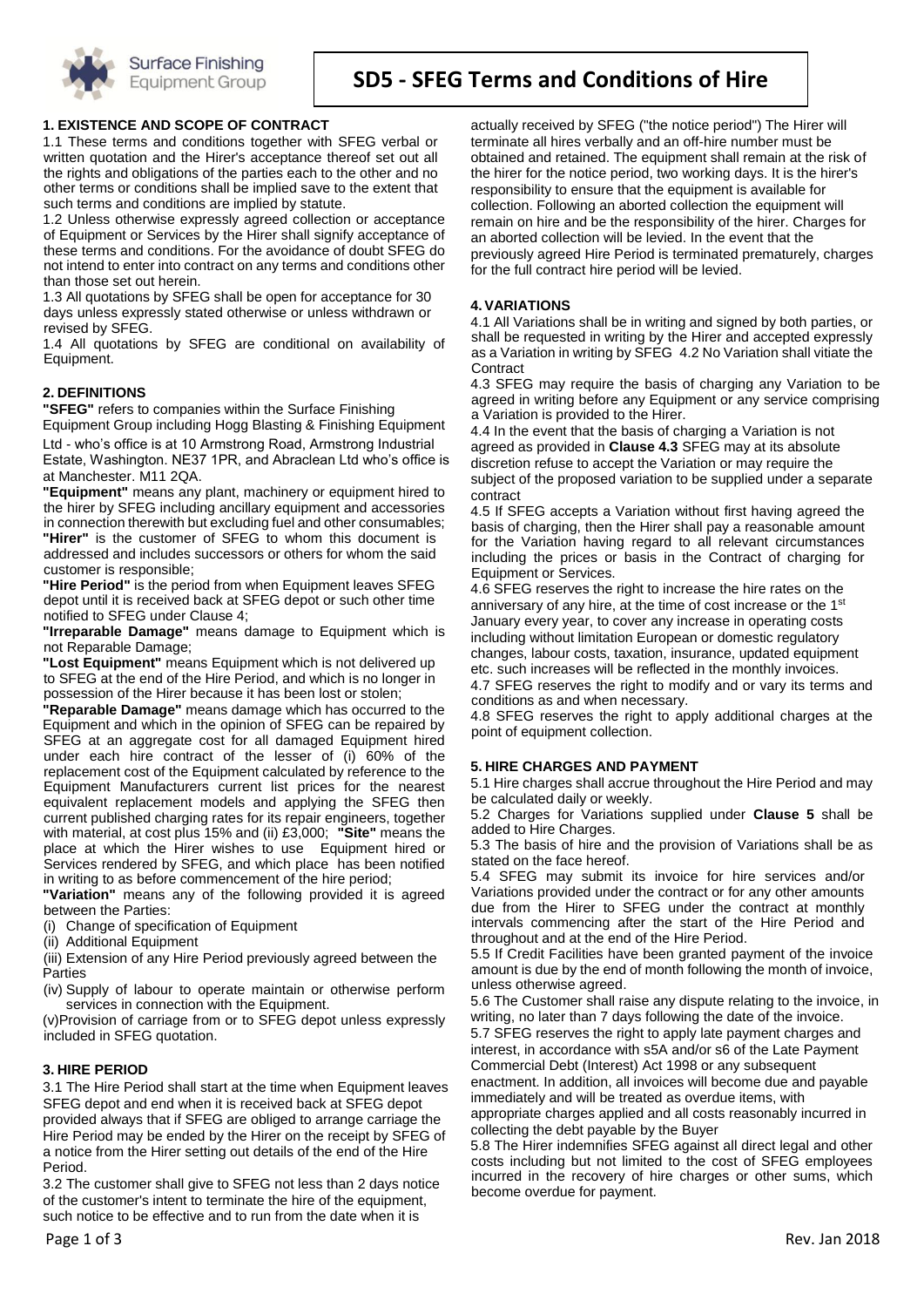

## **6. COUNTERCLAIMS AND SET OFF**

6.1 Under no circumstances shall monies owed by SFEG to the Hirer under this or any other contract between the parties be set off against monies properly due to SFEG under this contract.

## **7. TRANSPORT AND HANDLING OF EQUIPMENT**

7.1 The Hirer shall, unless otherwise expressly agreed, arrange and be responsible for all transport of Equipment from SFEG depot at commencement of the Hire Period and for return to SFEG store on completion or termination of the Hire Period. 7.2 The Hirer shall be responsible for unloading and loading the Equipment at its Site.

7.3 When an SFEG engineer is required at the Site to assist in the set up of the equipment:

7.3.1 Such person shall be under the direction and control of the Hirer and shall for all purposes in connection with this contract be regarded as a servant or agent of the Hirer.

7.3.2 The Hirer shall indemnify SFEG against all claims arising out of actions or negligence of such person(s) provided always that this clause shall not be construed to exclude or limit liability for death or personal injury resulting from negligence by SFEG its servants or others for whom it is responsible.

#### **8. REPAIR AND MAINTENANCE**

8.1 The Hirer shall at all reasonable times allow SFEG or its representatives or insurers access to the Site to inspect maintain or repair the Equipment.

8.2 The Hirer shall not test adjust or repair the equipment or attempt to do so without written authority from SFEG.

8.3 If at any time during the Hire Period the Equipment, in SFEG opinion, is in need of repair or adjustment, SFEG may at its discretion either stop further use of the equipment until such repairs have been carried out or replace the equipment with other similar equipment.

8.4 In the event that the Equipment (following permission given under **Clause 13** of these Conditions) is removed from the Site to which it is delivered SFEG reserves the right to recharge to the customer all costs of repair or adjustment arising after such removal howsoever caused during the remainder of the Hire Period.

#### **9. CLEANING & EMPTYING**

9.1 It is the Hirers responsibility to return the hired equipment in the same condition as it was supplied at the start of the Hire Period. If the equipment is not returned in an empty and clean condition then the Hirer will be charged an emptying and/or a cleaning charge.

### **10. DAMAGE TO EQUIPMENT**

10.1 The Hirer accepts full responsibility for all damage and loss arising from the Hirer's hire of the Equipment including all Reparable Damage, Irreparable Damage and Lost Equipment and hereby undertakes to indemnify and to keep indemnified SFEG from and against all such damage and loss. Any such damage or loss shall be payable to SFEG within 7 days of the date of the invoices during which period the Hirer may inspect any repaired or replaced items of Equipment.

10.2 The Hirer shall be liable to pay to SFEG two-thirds of the hire charges, from the date of off-hire, or damage, or loss, for the Equipment until the Hirer or its insurer has paid to SFEG the full replacement cost or the cost of repairing the equipment to full hireable condition.

10.3 Failure of the Equipment from whatever cause shall not entitle the Hirer to any allowance for loss of hire.

### **11. ACCIDENT ON SITE**

11.1 If the Equipment is involved in any accident resulting in injury or death to persons or damage to property, the Hirer shall immediately notify SFEG orally, and shall confirm such notification in writing within 2 days.

#### **12. OWNERSHIP AND SUB-LETTING**

12.1 The Equipment remains the property of SFEG at all times. 12.2 The Hirer shall not sub-let sell, mortgage charge pledge or part with possession of the Equipment or any part thereof without prior consent in writing from SFEG and shall at all times protect the Equipment against seizure, distress or execution.

#### **13. SITING OF EQUIPMENT**

13.1 The Hirer shall not remove the Equipment or permit the Equipment to be removed from the site without prior consent in writing from SFEG.

13.2 The Hirer shall indemnify SFEG against all losses costs, damage, charges and expenses arising as a direct result of failure to observe and perform this condition.

13.3 The Hirer shall not remove, deface or cover any name plate or mark on the Equipment indicating that it is the property of an SFEG company.

#### **14. SUITABILITY OF EQUIPMENT**

14.1 The choice of Equipment shall be the sole responsibility of the Hirer. No warranty is given or implied by SFEG as to suitability of Equipment for any particular purpose whether or not such purpose is made known to SFEG.

14.2 It is the Hirer's responsibility to ensure that a suitable power supply or compressed air supply is available on site for the correct operation of the Equipment.

#### **15. EXCLUSION OF LIABILITY**

15.1 SFEG shall not be liable under any circumstances whatsoever for losses incurred by the hirer due to faulty or non functioning equipment during the period of hire. SFEG will however take all steps to ensure that equipment is repaired or replaced as soon as possible with same or similar equipment. 15.2 The hirer will indemnify SFEG at all times fully against any liabilities, demands, actions, claims or proceedings arising from or in connection with the equipment hired.

15.3 In the event that the hirer shall create, use with or in conjunction to any equipment hired any unique or original material or matter SFEG shall have no liability whatsoever in respect of the loss, damage or imperfection of any such material and the hirer will be fully indemnify SFEG in respect of any such claims by a third party

15.4 SFEG shall not be liable for any advice or opinion whether given gratuitously or otherwise by it, its employees, agents, or others for whom it is responsible, to the Hirer. To the extent that the Hirer relies on such advice or opinion it does so at the Hirers own risk.

15.5 Except as expressly provided elsewhere in these Conditions. SFEG will be under no liability under the contract for any personal injury, death loss or damage of any kind whatsoever (other than death or personal injury resulting from SFEG negligence) whether consequential or otherwise including but not limited to loss of production and loss of profits and SFEG hereby excludes all conditions warranties and stipulations express or implied statutory customary or otherwise which but for such exclusion would or might subsist in favour of the Hirer except that such exclusion shall not apply to any implied term as to quality or fitness of the Equipment for a particular purpose where the Hirer deals as Consumer as defined in Section 12 of the Unfair Contract Terms Act 1977.

15.6 In no circumstance will SFEG or its employees, agents or others for whom its responsible be liable for any loss or damage of any kind whatsoever (other than death or personal injury resulting from SFEG negligence) whether consequential of otherwise caused directly or indirectly by any negligence on the part of SFEG or on the part of any of its employees agents or others for whom it is responsible in connection with or arising out of the manufacture supply of hire of the Equipment or the